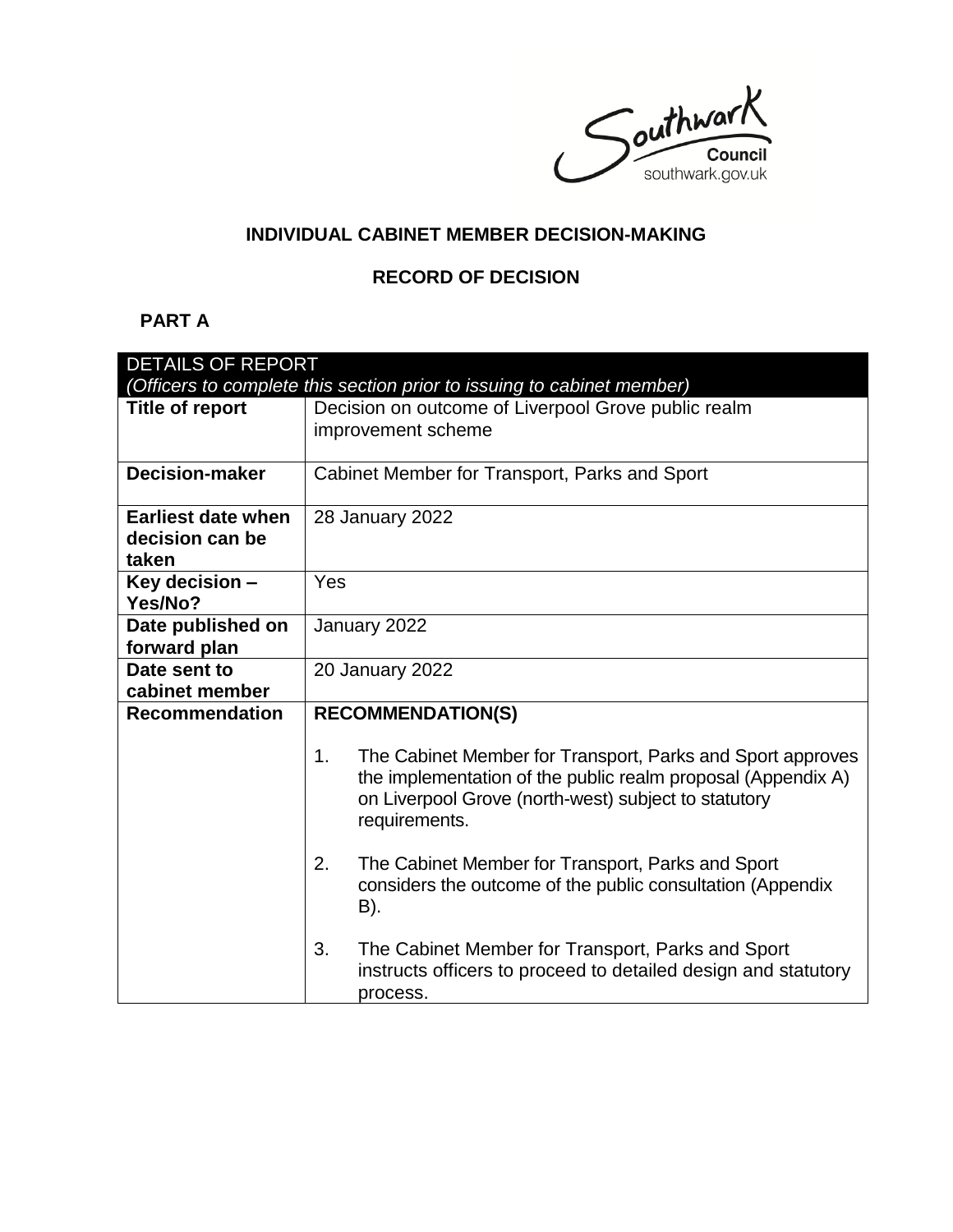| <b>ORIGINATING AUTHOR'S DETAILS</b><br>(Officers to complete this section prior to issuing to cabinet member) |                                                                                                                                              |
|---------------------------------------------------------------------------------------------------------------|----------------------------------------------------------------------------------------------------------------------------------------------|
| <b>Lead officer</b>                                                                                           | Caroline Bruce, Strategic Director of Environment and Leisure                                                                                |
| <b>Report author</b>                                                                                          | Dale Foden - Head of Highways, Rachel Gates - Project Manager,<br>Transport Projects & Clement Agyei-Frempong - Principal Project<br>Manager |
| <b>Contact Number</b>                                                                                         | 020 7525 2461                                                                                                                                |

# **PART B**

*(Cabinet member to complete this section)* 

# **DECISION(S)**

I agree with the recommendations

# **REASONS FOR DECISION**

As set out in the report

## **ALTERNATIVE OPTIONS CONSIDERED**

As set out in the report

### **REPRESENTATIONS RECEIVED**

N/A

### **ADDITIONAL ADVICE RECEIVED**

N/A

# **ANY INTERESTS DECLARED**

*Note: If the decision-maker has a disclosable pecuniary interest in the matter the report must be referred to the full cabinet for decision.*

*Where a cabinet member may discharge a function alone and becomes aware of a disclosable pecuniary interest in a matter being dealt with or to be dealt with by her/him, the cabinet member must notify the monitoring officer of the interest within 28 days and must not take any steps or further steps in the matter.*

*If a member is unsure as to whether an interest is a disclosable pecuniary interest they should contact the governance team for advice.*